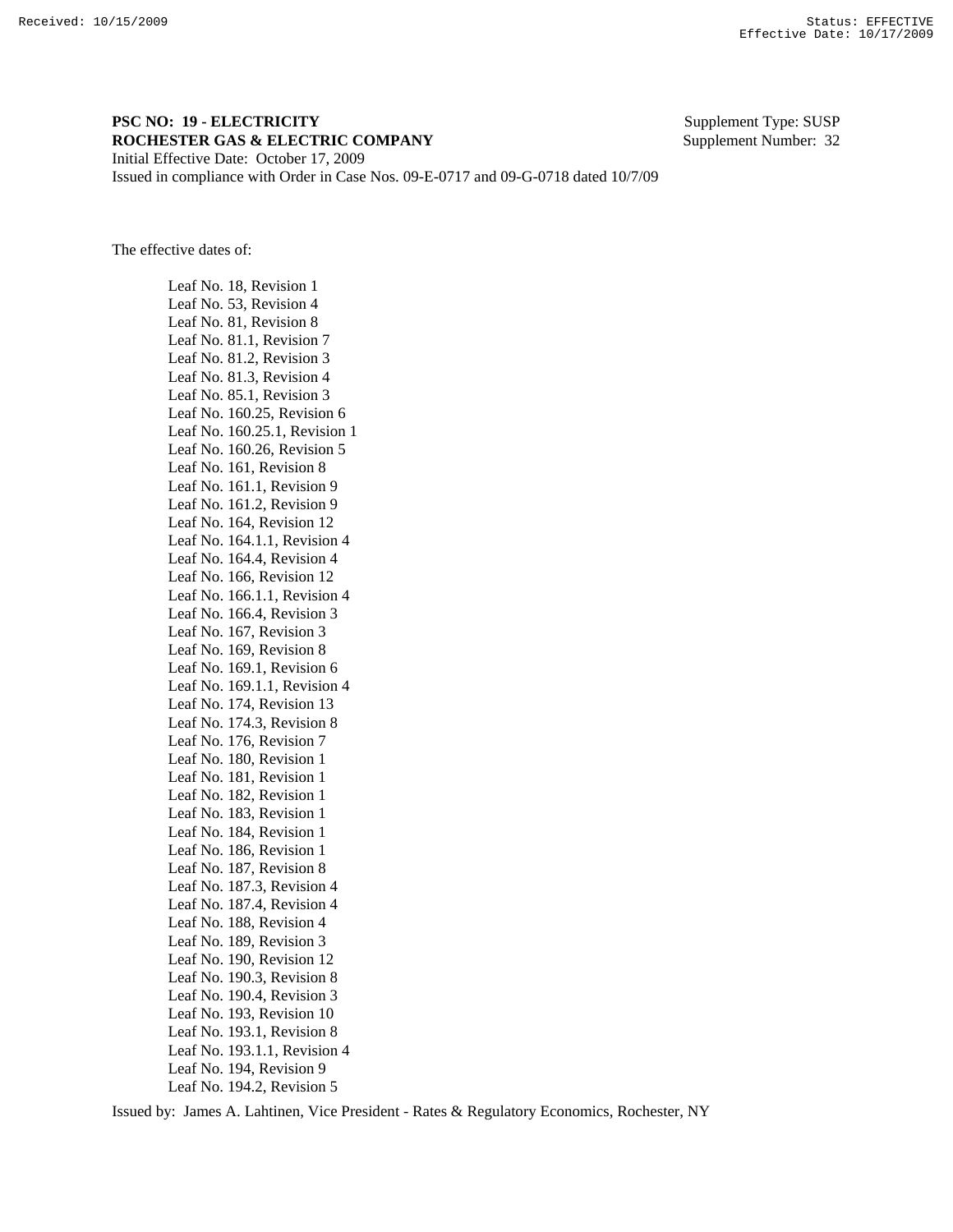## **PSC NO: 19 - ELECTRICITY** Supplement Type: SUSP **ROCHESTER GAS & ELECTRIC COMPANY** Supplement Number: 32 Initial Effective Date: October 17, 2009

Issued in compliance with Order in Case Nos. 09-E-0717 and 09-G-0718 dated 10/7/09

 Leaf No. 195, Revision 8 Leaf No. 195.1, Revision 5 Leaf No. 195.2, Revision 2 Leaf No. 196, Revision 4 Leaf No. 197, Revision 4 Leaf No. 199.1, Revision 4 Leaf No. 200, Revision 8 Leaf No. 204.4, Revision 6 Leaf No. 204.5, Revision 3 Leaf No. 210, Revision 11 Leaf No. 210.2, Revision 8 Leaf No. 210.5, Revision 2 Leaf No. 213.1, Revision 5 Leaf No. 214, Revision 9 Leaf No. 214.1, Revision 6 Leaf No. 218, Revision 6 Leaf No. 224, Revision 11 Leaf No. 234, Revision 7 Leaf No. 234.1, Revision 3 Leaf No. 242, Revision 11 Leaf No. 243, Revision 13 Leaf No. 244, Revision 3 Leaf No. 246.1, Revision 6 Leaf No. 246.2, Revision 6 Leaf No. 246.3, Revision 3 MFC Statement No. 1

are hereby suspended to and including February 13, 2010. Pending restoration, reissue, or cancellation, the rates, rules and regulations in

 Leaf No. 18, Revision 0 Leaf No. 53, Revision 2 Leaf No. 81, Revision 7 Leaf No. 81.1, Revision 5 Leaf No. 81.2, Revision 1 Leaf No. 81.3, Revision 3 Leaf No. 85.1, Revision 1 Leaf No. 160.25, Revision 5 Leaf No. 160.25.1, Revision 0 Leaf No. 160.26, Revision 3 Leaf No. 161, Revision 6 Leaf No. 161.1, Revision 6 Leaf No. 161.2, Revision 6 Leaf No. 164, Revision 9 Leaf No. 164.1.1, Revision 2 Leaf No. 164.4, Revision 2 Leaf No. 166, Revision 9 Leaf No. 166.1.1, Revision 2

Issued by: James A. Lahtinen, Vice President - Rates & Regulatory Economics, Rochester, NY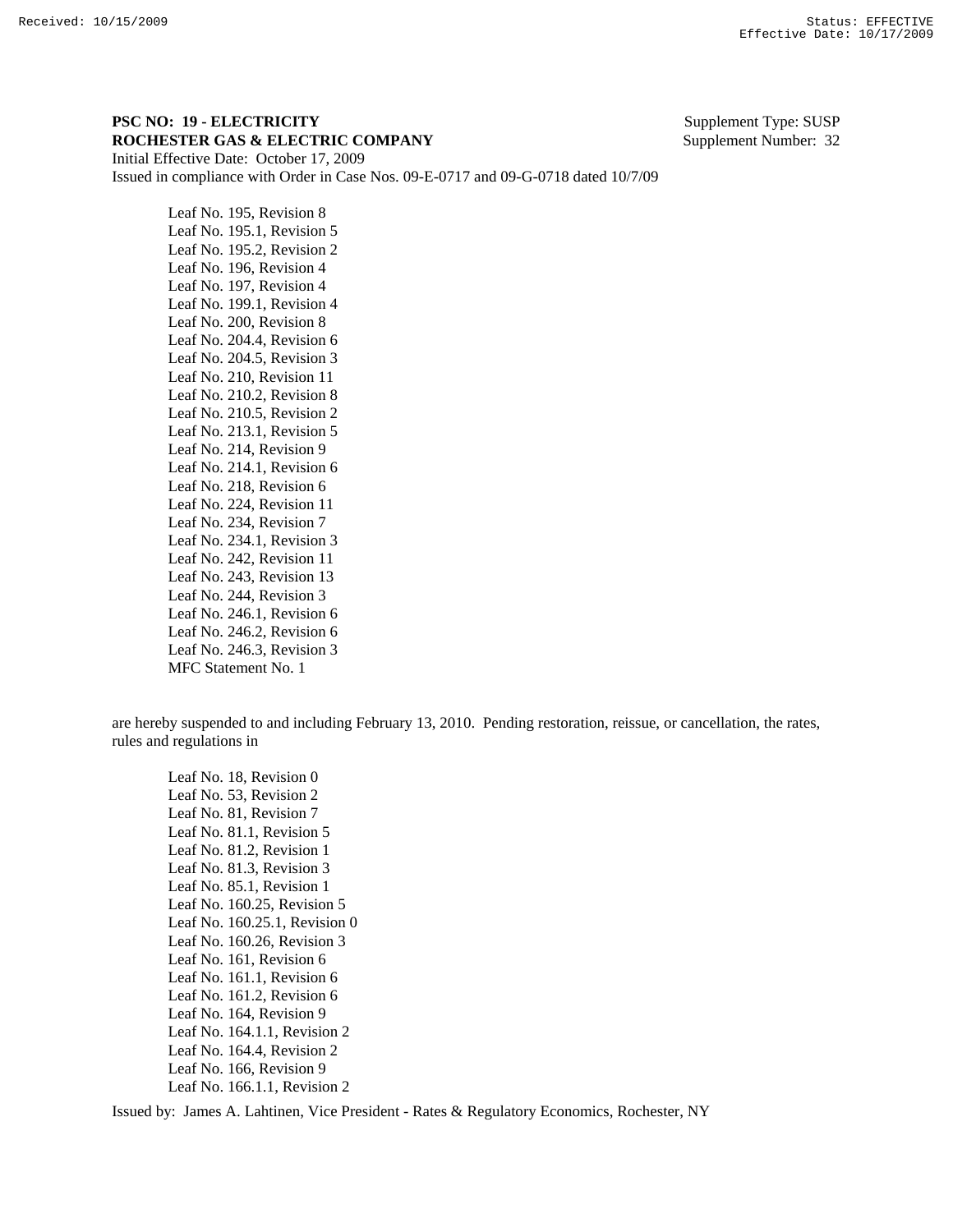## **PSC NO: 19 - ELECTRICITY** Supplement Type: SUSP **ROCHESTER GAS & ELECTRIC COMPANY** Supplement Number: 32 Initial Effective Date: October 17, 2009

Issued in compliance with Order in Case Nos. 09-E-0717 and 09-G-0718 dated 10/7/09

 Leaf No. 166.4, Revision 2 Leaf No. 167, Revision 2 Leaf No. 169, Revision 5 Leaf No. 169.1, Revision 4 Leaf No. 169.1.1, Revision 2 Leaf No. 174, Revision 10 Leaf No. 174.3, Revision 5 Leaf No. 176, Revision 5 Leaf No. 180, Revision 0 Leaf No. 181, Revision 0 Leaf No. 182, Revision 0 Leaf No. 183, Revision 0 Leaf No. 184, Revision 0 Leaf No. 186, Revision 0 Leaf No. 187, Revision 6 Leaf No. 187.3, Revision 2 Leaf No. 187.4, Revision 2 Leaf No. 188, Revision 2 Leaf No. 189, Revision 2 Leaf No. 190, Revision 9 Leaf No. 190.3, Revision 4 Leaf No. 190.4, Revision 2 Leaf No. 193, Revision 8 Leaf No. 193.1, Revision 6 Leaf No. 193.1.1, Revision 2 Leaf No. 194, Revision 7 Leaf No. 194.2, Revision 3 Leaf No. 195, Revision 4 Leaf No. 195.1, Revision 1 Leaf No. 195.2, Revision 1 Leaf No. 196, Revision 2 Leaf No. 197, Revision 1 Leaf No. 199.1, Revision 1 Leaf No. 200, Revision 6 Leaf No. 204.4, Revision 4 Leaf No. 204.5, Revision 1 Leaf No. 210, Revision 8 Leaf No. 210.2, Revision 5 Leaf No. 210.5, Revision 1 Leaf No. 213.1, Revision 2 Leaf No. 214, Revision 7 Leaf No. 214.1, Revision 4 Leaf No. 218, Revision 5 Leaf No. 224, Revision 10 Leaf No. 234, Revision 5 Leaf No. 234.1, Revision 1 Leaf No. 242, Revision 9 Leaf No. 243, Revision 10 Leaf No. 244, Revision 2

Issued by: James A. Lahtinen, Vice President - Rates & Regulatory Economics, Rochester, NY